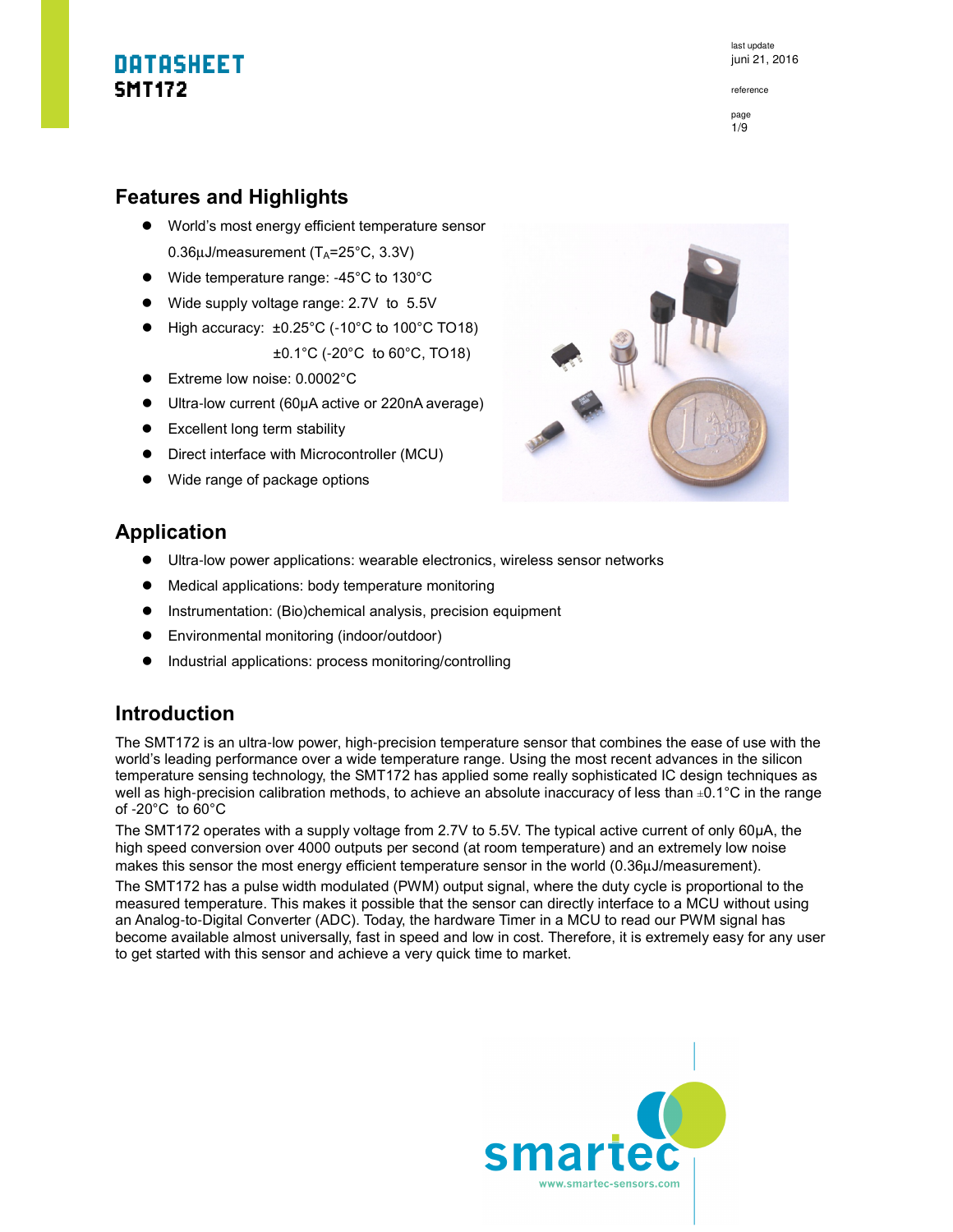last update juni 21, 2016

reference

page 2/9

### **Specifications**

| P                                                                     |  |
|-----------------------------------------------------------------------|--|
| $T_{A}$ = -45 °C to 130 °C, Vcc=2.7V to 5.5V, unless otherwise noted. |  |

| <b>Parameter</b>                                                                                                  | Min   | Typ          | <b>Max</b>     | Unit               | <b>Conditions</b>                                                   |
|-------------------------------------------------------------------------------------------------------------------|-------|--------------|----------------|--------------------|---------------------------------------------------------------------|
| Supply Voltage                                                                                                    | 2,7   |              | 5,5            | V                  |                                                                     |
| Active current <sup>1</sup>                                                                                       |       | 50           |                | μA                 | $T_A = -45^{\circ}\text{C}$ , Vcc = 2.7V, no load at the output pin |
|                                                                                                                   |       | 60           |                | μA                 | $T_A = 25 \degree C$ , Vcc = 3.3V, no load at the output pin        |
|                                                                                                                   |       | 70           |                | μA                 | $T_A = 25 \degree C$ , Vcc = 5.5V, no load at the output pin        |
| Average current                                                                                                   |       | 220          |                | nA                 | $T_A = 25 \degree C$ , Vcc = 3.3V, one measurement per second       |
| Power down current                                                                                                |       |              | $\Omega$       | μA                 | When controlling with Vcc pin                                       |
| Accuracy TO18                                                                                                     |       |              | $0,25^2$       | ℃                  | $-10$ °C to 100 °C                                                  |
|                                                                                                                   |       |              | $0.8^{2}$      | °C                 | -45 °C to 130 °C                                                    |
|                                                                                                                   |       |              | $0.1^3$        | °C                 | -20 °C to 80 °C (second order interpretation)                       |
|                                                                                                                   |       |              | $0,4^{3}$      | ℃                  | -45 ℃ to 130 ℃ (second order interpretation)                        |
|                                                                                                                   |       |              | $0,35^{2}$     | °C                 | -10 ℃ to 100 ℃                                                      |
| Accuracy TO92/TO220                                                                                               |       |              | 1 <sup>2</sup> | ℃                  | -45 °C to 130 °C                                                    |
| <b>SOT223</b>                                                                                                     |       |              | $0,25^2$       | °C                 | -20 °C to 80 °C (second order interpretation)                       |
|                                                                                                                   |       |              | $0.8^{2}$      | °C                 | -45 °C to 130 °C (second order interpretation)                      |
| time of measurement                                                                                               |       | 1,8          |                | ms                 | $T_A = 25 \degree C$ , Vcc = 3.3V, 8 periods                        |
| Noise <sup>4</sup>                                                                                                |       |              | < 0.0002       | °C                 | $T_A = 25$ °C, Vcc = 5 V, 1 s measurement time                      |
| Output Duty Cycle                                                                                                 | 0,11  |              | 0.93           |                    | -45 °C to 130 °C                                                    |
| Output frequency                                                                                                  | 0,5   |              | 7              | kHz                | 1 - 4 kHz for Vcc= 4.7-5.5 V and TA=-25 °C to 110 °C                |
| PSRR at Vcc                                                                                                       |       |              | 0,1            | $\rm ^{\circ}$ C/V |                                                                     |
| Repeatability <sup>5</sup>                                                                                        |       |              | 0,01           | °C                 | $T_A = 25 \, ^\circ \text{C}$ , Vcc = 5V, TO18                      |
| Startup time                                                                                                      |       | $\mathbf{1}$ | $\overline{2}$ | ms                 | after Vcc, start measurement on first negative edge                 |
| Long term drift                                                                                                   |       |              | 0,0058         | ℃                  | $T_A = 22$ °C, Vcc = 5V, 365 days, TO18                             |
| Output impedance                                                                                                  |       |              | 100            | Ω                  | by design                                                           |
| <b>Operating Temperature</b>                                                                                      | -45   |              | 130            | °C                 |                                                                     |
| Storage Temperature                                                                                               | $-50$ |              | 150            | °C                 |                                                                     |
| $T = 212.77$ DC - 68.085<br>First order relation between Duty Cycle and temperature                               |       |              |                |                    |                                                                     |
| $T = -1.43 \text{ DC}^2 + 214.56 \text{ DC} - 68.6$<br>Second order relation between Duty cycle and temperature : |       |              |                |                    |                                                                     |

<sup>1</sup>: Continuous conversion.<br><sup>2</sup>: All error included, based on moving average of 80 valid duty cycles.

 $3:$   $\pm 3\sigma$  value. For this accuracy, second order interpretation between Duty Cycle and temperature is used, where a valid Duty Cycle is based on the averaged value of 8 successive periods.

<sup>4</sup>: Noise level will be reduced by averaging multiple consecutive measurements. For instance, noise can be reduced to 0.0004°C and 0.0002 °C by taking average in 0.1s and 1s, respectively. Measurement time should always be provided when noise is mentioned. The lower limit of the noise is determined by the flicker noise of the sensor, where further averaging will no longer reduce the noise.

<sup>5</sup>: Repeatability is defined as difference between multiple measurements on the same temperature point during multiple temperature cycles.



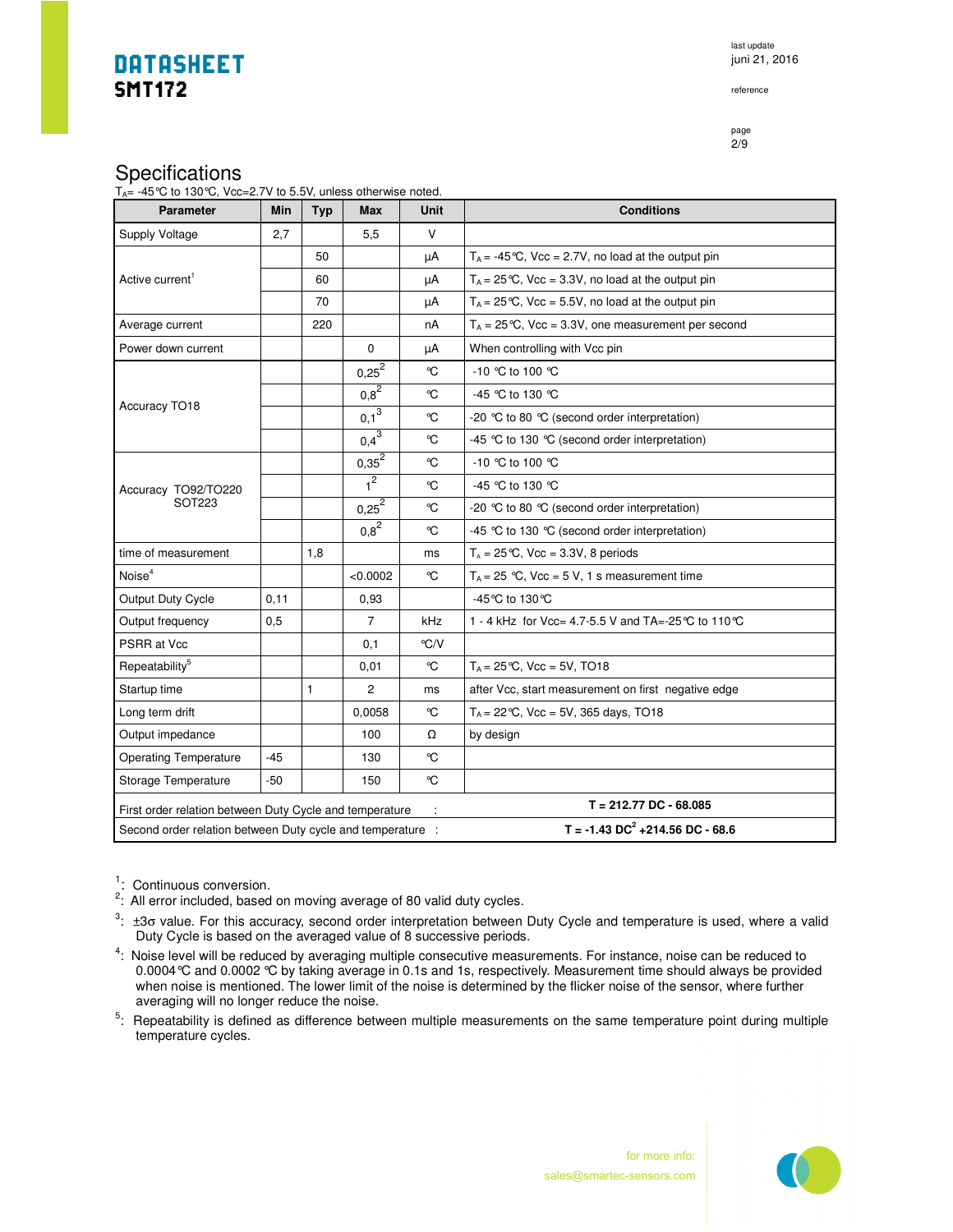reference

page 3/9

### **Absolute Maximum Rating**

 $T_A = 25$  °C. All voltages are referenced to GND, unless otherwise noted.

| Power supply voltage              | $-0.5V$ to $7V$                     |
|-----------------------------------|-------------------------------------|
| Output pin load                   | 50 <sub>m</sub> A                   |
| Operating temperature range       | $-55^{\circ}C^1$ to 135 $^{\circ}C$ |
| Storage temperature range         | -60℃ to 150℃                        |
| <b>ESD</b> protection (HBM)       | 2000V                               |
| Junction temperature              | $200\,\mathrm{°C}$                  |
| Soldering temperature (SOIC, SOT) | 260 ℃ (10s)                         |

1 : For the accuracy over the temperature range from -55°C to -45°C and from 130°C to 135°C, contact Smartec BV.

### **Output Signal**

According to tradition, the Smartec temperature sensors have a duty cycle (PWM) output that can be directly interfaced with a microcontroller without the use of extra components. The output is a square wave with a well-defined temperature-dependent duty cycle. In general, the duty cycle of the output signal is defined by a linear equation:

 $DC = 0.32 + 0.0047 \times T$ 

where  $DC =$  Valid Duty Cycle  $T =$  Temperature in  $^{\circ}C$ 

A simple calculation shows that, i.e. at 0°C, DC=0.32 (32%); at 130°C, DC=0.931 (93.1%).

The temperature is derived from the measured duty cycle by:

$$
T = \frac{DC - 0.32}{0.0047} = 212.77 \times DC - 68.085
$$

The frequency of the sensor output varies with the temperature and the supply voltage, but it does not contain temperature information. Only the duty cycle contains temperature information in accordance to the formula given above.

A higher accuracy can be achieved when a second order formula is used, an accuracy of  $\pm 0.1$  °C can be achieved in the range of -20°C to 60°C.

### **Valid Duty Cycle**

A valid duty cycle in equation (1) is defined as the average of individual duty cycles from 8 consequent output periods. This is due to the internal working principle of the SMT172 sensor. In order to eliminate the error caused by component mismatching, DEM (Dynamic Element Matching) has been applied in SMT172. A complete DEM cycle consists 8 periods. There might be large variation between each individual period, and this variation changes from sensor to sensor, but the averaged value of 8 consequent periods (**valid duty cycle**) is very stable and precise.

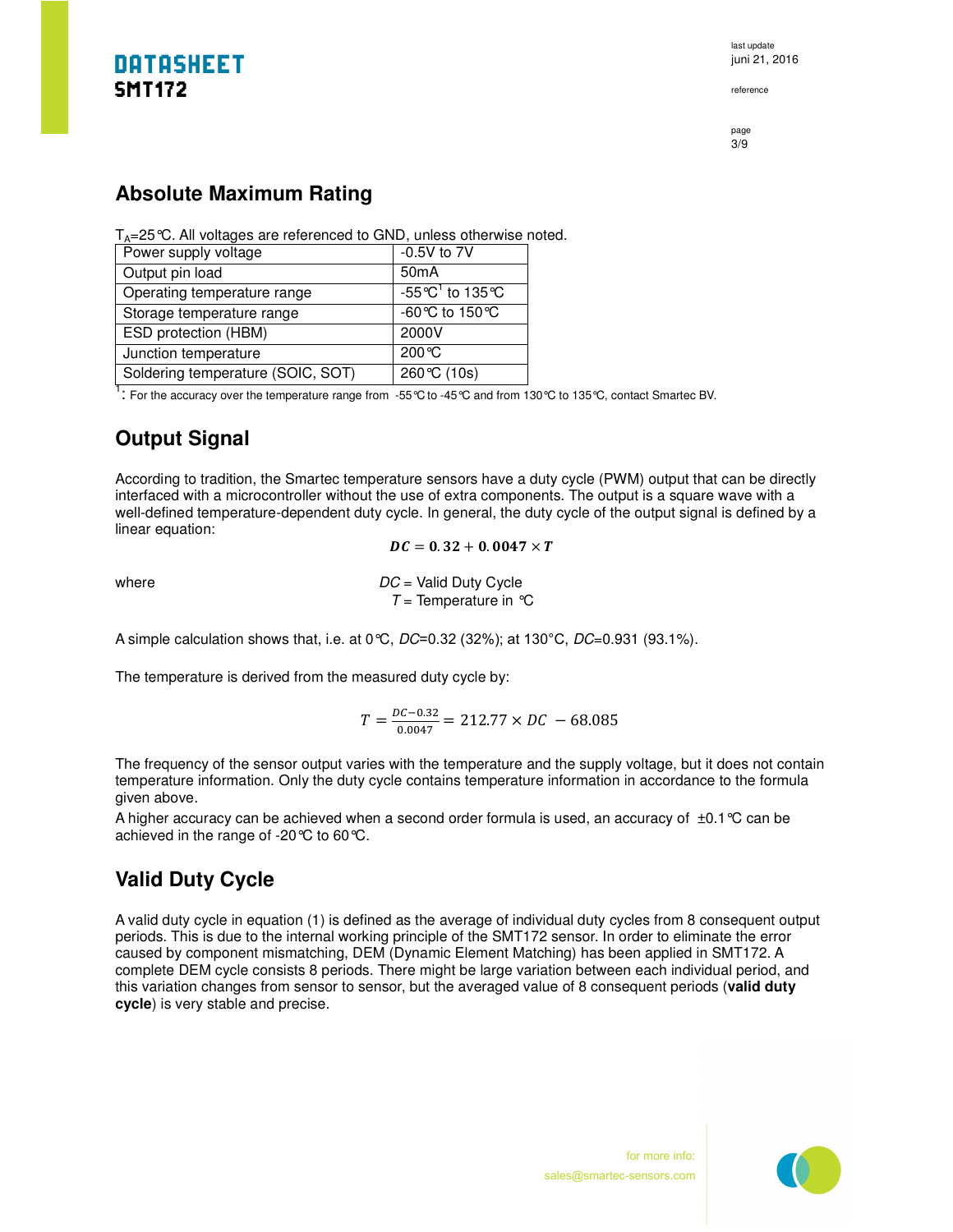

The specified accuracy and noise performance are based on a measurement of 8 periods. For improved noise performance, measurement of multiples (N times) of 8 periods is recommended.

In other words:

After each period the duty cycle has to be calculated and stored. The mean duty cycle has to be taken over 8 periods or a multiple of 8 periods. This mean duty cycle is used to calculate the temperature. Measurement always starts on the negative edge of the output signal.

### **Understanding the specifications**

#### *Sampling Noise*

From the theory of signal processing it can be derived that there is a fixed ratio between the frequency of the sensor output, the sampling rate and the sampling noise. The uncertainty of the temperature measurement is determined by:

$$
T_{err} = 200 \frac{t_s}{\sqrt{6t_m t_p}}
$$

*Where*  $T_{\text{err}}$  = measurement uncertainty of temperature (= standard deviation of the sampling noise)

 $t<sub>s</sub>$  = microcontrollers sampling rate

 $t<sub>o</sub>$  = period of the sensor output

 $t_m$  = total measurement time, an integer number of  $t_p$ 

Note:

The above mentioned error  $T_{\text{err}}$  is NOT related to the intrinsic accuracy of the sensor. It just indicates how the uncertainty (standard deviation) is influenced when a microcontroller samples a time signal.

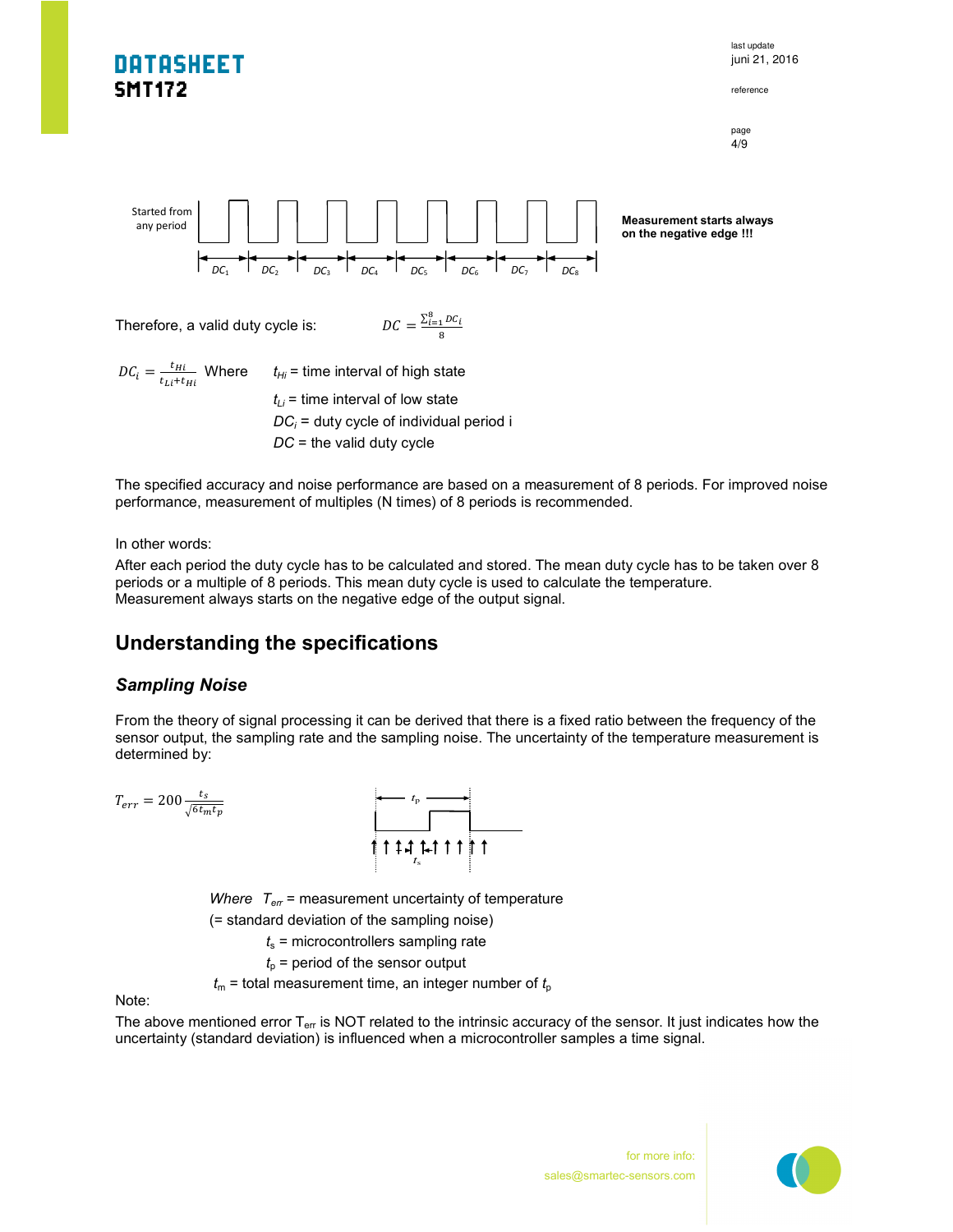last update juni 21, 2016

reference

page 5/9

#### *Sensor noise*

Each semiconductor product generates noise, also the SMT172 sensor. The lower limit of the noise is determined by the flicker noise of the sensor, where further averaging will no longer reduce it. So the measured noise of the sensor mainly depends on the measurement time. The noise of the sensor is about 0.002°C when measuring over 3.6ms (8 periods, 5V). When measuring over about 1s the sensor noise is reduced to <0.0002°C.

#### *Package induced error*

When applying high stress package materials, extra errors will occur and therefore system designers should be aware of this effect. The TO-18 package has the minimum package induced errors. All other packages can have a slightly bigger error on top of the error in the specifications but based on the recent measurements on the plastic versions TO92, SOIC, SOT223 and TO220 the error will be less than ±0.35°C (-10°C to 100°C) and ±1°C over the temperature range of -45°C to 130°C.

#### *Long***-***term drift*

This drift strongly depends on the operating condition. The measured hysteresis in a thermal cycle (TO-18 packaged samples) is less than ±0.02°C over the whole temperature range. Even at extreme condition (TO-18 samples heated up to 200°C for 48 hours), the drift is still less than ±0.05°C over the whole temperature range (-45°C to 130°C). At room temperature (22ºC), the output drift is less than 5.8mK over 365 days.

### **Typical Performance Characteristics**



Supply Current vs. Temperature

5.5 6

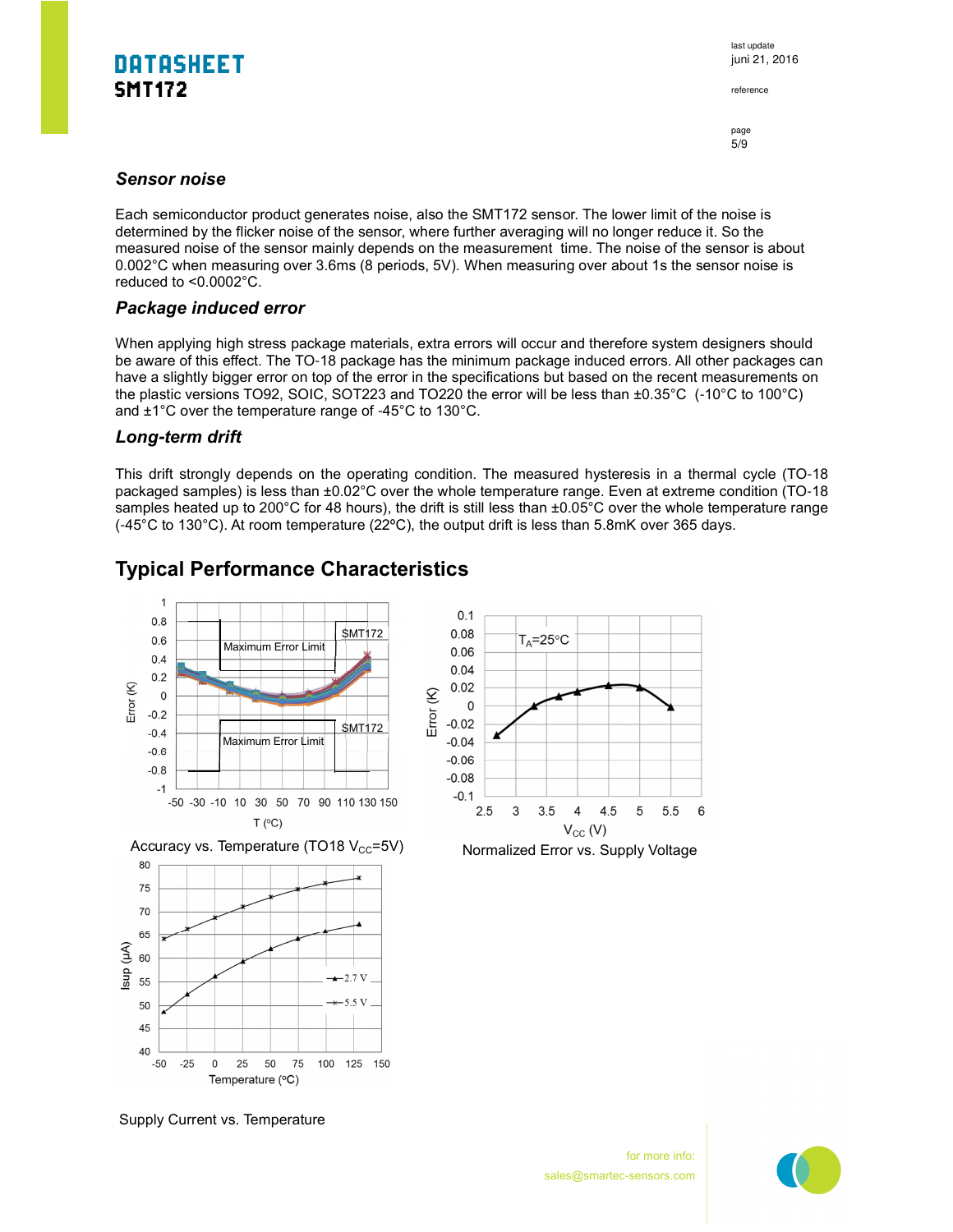last update juni 21, 2016

reference

page 6/9

#### *Measurement with improved accuracy*

This part of the datasheet of the SMT172 provides information how a temperature can be measured with a higher accuracy than what is specified in the datasheet.

#### *How about*

There are two reasons why the accuracy of  $\pm 0.25^{\circ}$ C (-10°C to 100°C) has been specified in SMT172:

- 1. A linear equation, which is compatible with SMT160 has been used for duty cycle versus temperature. Higher order system errors remain.
- 2. Due to the special design skill, one complete measurement is the average of 8 periods (or a multiple of 8 periods). The specified accuracy in the datasheet is valid for all kinds of averaging methods.

If a more accurate measurement is required, a more sophisticated interpretation of the output signal is needed.

The better accuracy can only be achieved when:

- 1. Equation (2) is applied to obtain the valid duty cycle,
- 2. A second order equation is applied to translate the valid duty cycle to a temperature:

$$
T = -1.43DC^2 + 214.56DC - 68.60
$$

This second order equation can better interpret the valid duty cycle to temperature, and thus a more accurate result can be achieved. The equation corrects for the typical error curve versus the temperature as in the graph on the previous page.

#### *Performance characteristic*



Accuracy vs. temperature  $(V_{CC}=5V, TO18)$ 

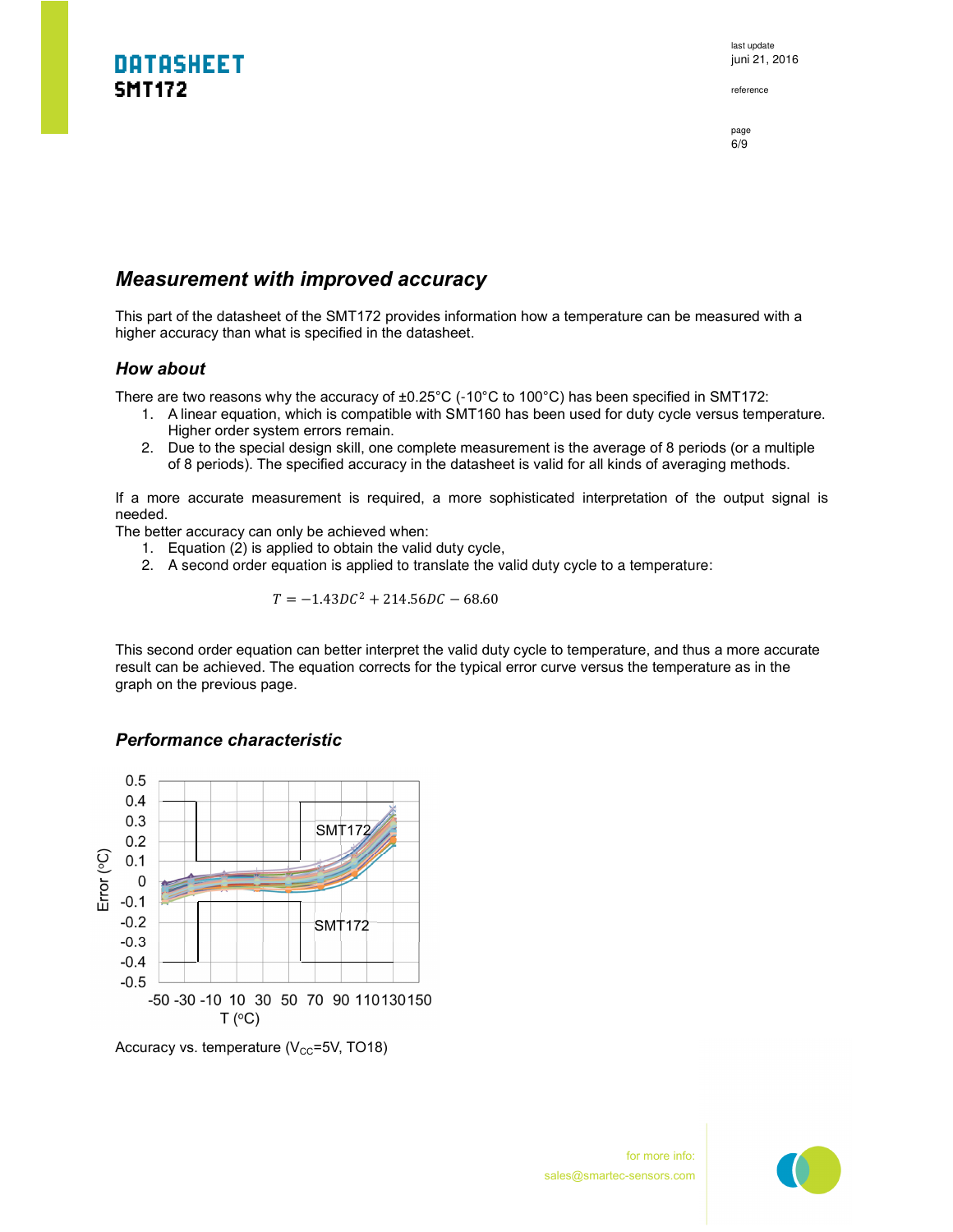reference

page 7/9

## **Application Information**

#### **Temperature measurement**

The SMT172 measures the temperature of its bipolar transistors with high precision. Due to the great thermal conducting property of single crystalline silicon, we can assume the temperature difference within the sensor die to be negligible. However the thermal property of the package material, the shape and the size of soldering pads, the neighbouring components on the PCB as well as the presence of dedicated thermal sinks are all affecting the die temperature that the sensor is measuring. Therefore a good thermal path between the die and the object under measurement should be carefully designed and considered.

When measuring temperature of solid or liquid targets, it helps to have a good thermal contact between the sensor and the target. This can be achieved with metals and thermal paste. When measuring air temperatures, it is important to isolate the sensor from the rest of the measurement system, so that the heating from the surrounding circuit components has only a small influence on the sensor temperature.

#### **Self-Heating**

All electronic circuits consume power, and all power becomes heat. Depending on the thermal resistance to the environment and the related thermal mass on the heat path, this heat will cause an extra temperature rise of the sensor die and will influence the final reading. Although the ultra-low power consumption of SMT172 sensor minimizes this effect greatly, it is always important to take this into account when designing a temperature measurement system. Design considerations like optimal thermal contact with the environment and powering down the sensors whenever possible (see SMTAS08) are all useful techniques to minimize this effect.

#### **Thermal response time**

The thermal response time of the temperature sensor is determined by both the thermal conductance and the thermal mass between the heat source and the sensor die. Depending on the packaging material and the immerging substances, this can vary in a wide range from sub-second to hundreds of seconds. The following table illustrates the time constant (the time required to reach 63% of an instantaneous temperature change) of TO-18 packaged sensors.

| Conditions of installation                              | Time constant (s)<br>$(TO-18)$ |
|---------------------------------------------------------|--------------------------------|
| In an aluminium block                                   | 0.6                            |
| In a bath filled with oil that is stirred<br>constantly | 1.4                            |
| In air that moves at $3m/s$ :                           |                                |
| Without heat sink                                       | 13.5                           |
| With heat sink                                          | 5                              |
| In non-moving air:                                      |                                |
| Without heat sink                                       | 60                             |
| With heat sink                                          | 100                            |

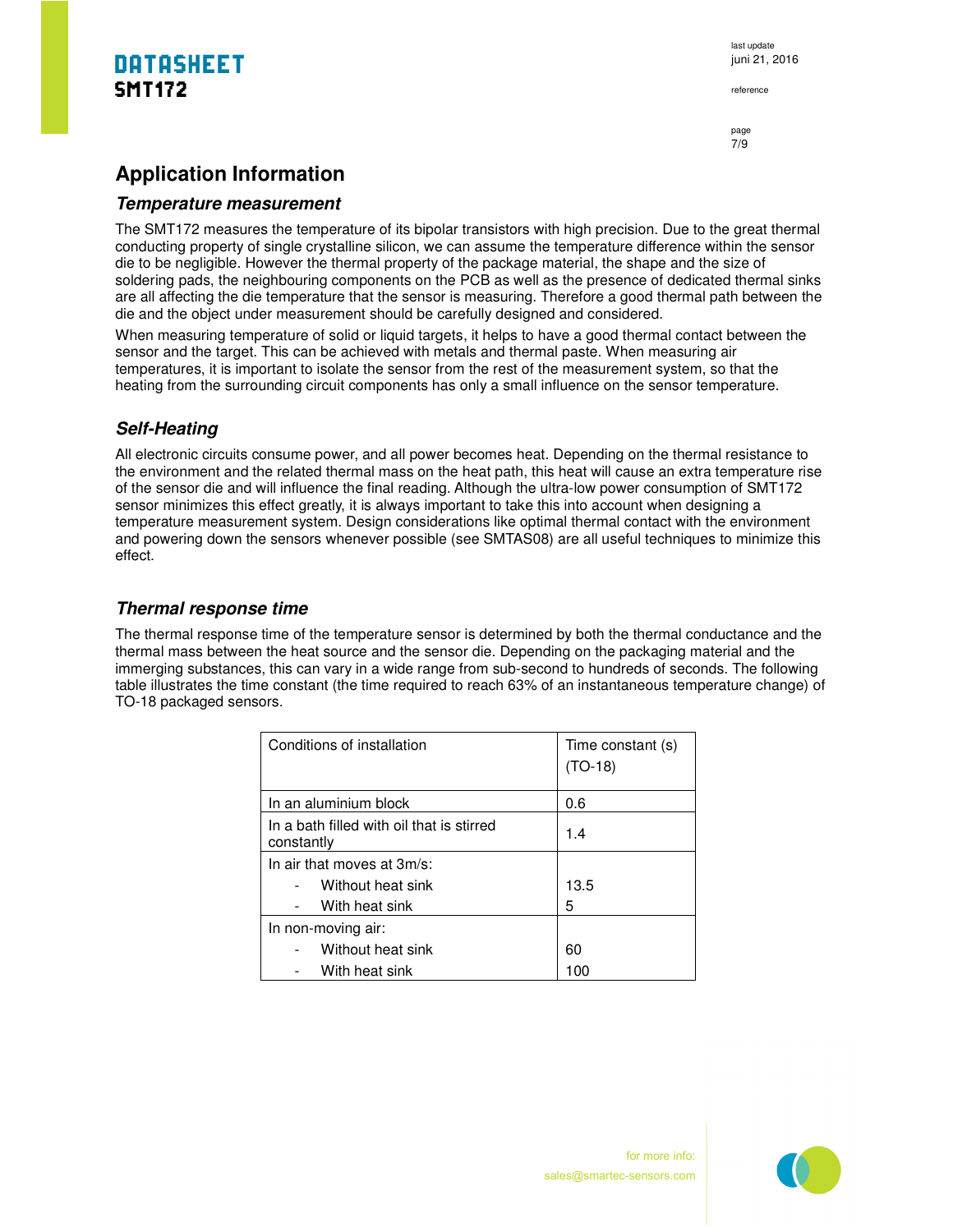last update juni 21, 2016

reference

page 8/9

#### **Supply voltage decoupling/cable compensation.**

It is common practice for precision analogue ICs to use a decoupling capacitor between Vcc and GND pins. This capacitor ensures a better overall EMI/EMC performance. When applied, this capacitor should be a ceramic type and have a value of approximately 100nF. The location should be as close to the sensor as possible. The SMT172 has a very accurate output, the positive and negative edges of the output signal are very steep, about 5ns. This means when using longer cables (over 30cm) there can be an effect of the cable inductance and capacitance which means the pulse is "reflected" and will give a spike on the sensors power supply line and the output of the sensor. These spikes can damage the electronics behind this and also the sensor. Therefor we also advise user to put in series with the V<sub>cc</sub> line a resistor of 100Ω. This resistor can also damp the spikes on the signal as well on the  $V_{cc}$  line when user forget to apply decoupling capacitor (this helps only for short cable<1m).



The capacitor will enhance the EMC performance and the resistor will also limit the maximum current in case of faults or wrong connections.

> for more info: sales@smartec-sensors.com